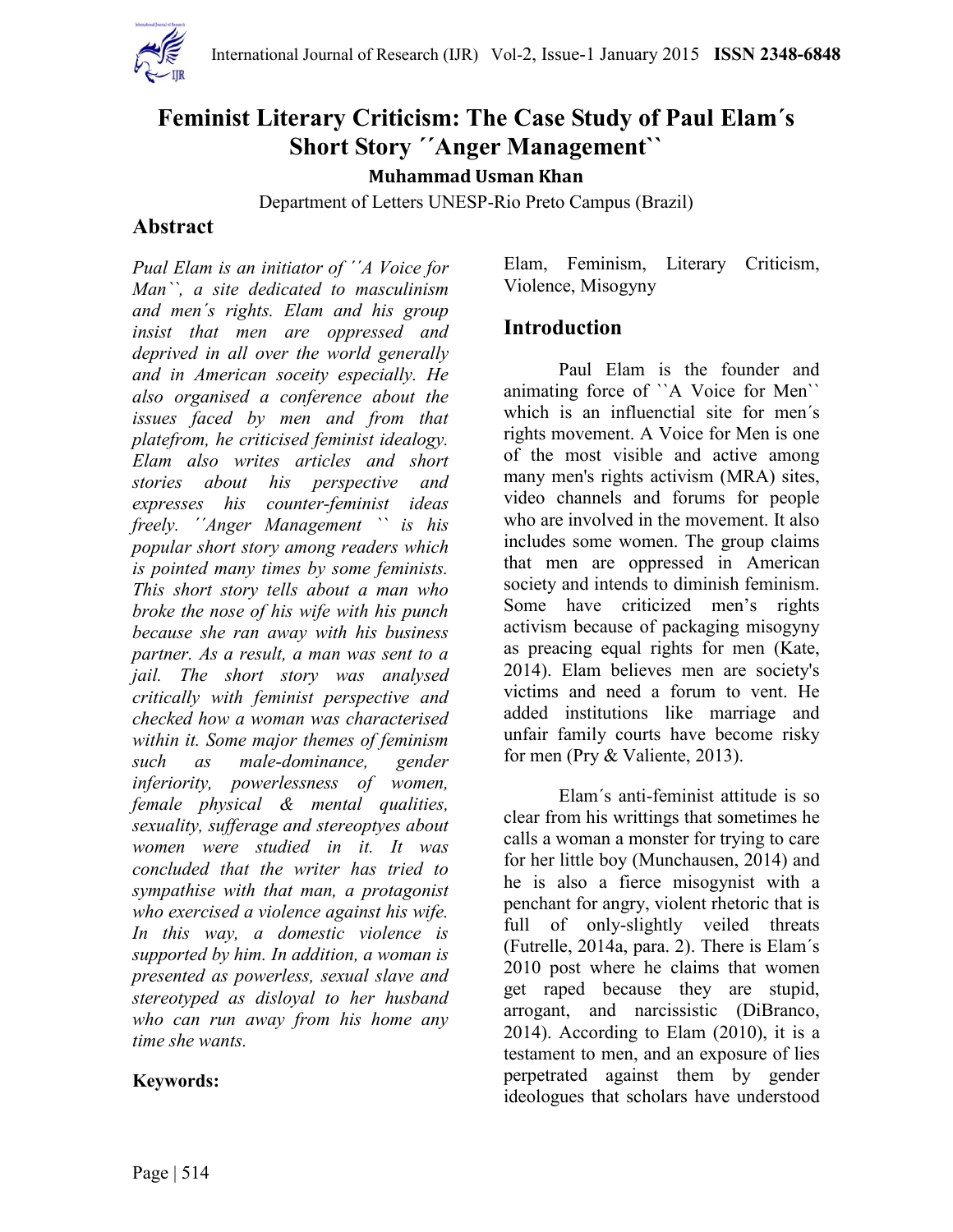

this last half century without war in the streets. It has always been in fortune of men to sacrifice for others better than themselves, and they have justified that with their silence in the face of so many regular abuses. Betting on that silence to continue when men are hungry is stupidity.

Paul Elam organized an international conference on men´s issues and as a result, many feminists criticised the debates taken place there just like in past men´s rights activists have long been notorious in feminist circles (Stevens, 2014). One speaker of the conference supposed that women are solely accountable for all domestic violence because, having all the power in relationships, they could normally choose not to wed violent men (Hesse, 2014). These types of slogans arised another debate among feminists and others critics. The followers of Elam say that they are oppressed by irrational feminists who do not like men. The group also blames on women of exaggerating the number of rape and denounces "the institution of marriage as unsafe and unsuitable for modern men" (Neavling, 2014).

Paul Elam also writes articles and short-stories about men´s rights and antifeminism. *'*Anger Management' is his controversial short-story that, according to some critics, reflects his counterfeminist viewpoint. In Elam´s words, ´´it is based on a true story`` (2012). The story is written after the twenty-year experience of Elam, he worked as a drug and alcohol counselor. For his counselees, the domestic violence was a recurring issue. He further tells that "sometimes the stories were not as predictable or stereotypical as what people hear about" (p. 20).

The short story *T* Anger management`` is criticised litterally with feminist perspective. Feminist literary criticism is a movement of human philosophy with some ideals that emphasizes the true and lawful status of women in literature. Literary critics of feminism are more concerned with language and script about gender as compared to sociopolitical feminists. Ellen Morgan restated Woolf´s advice: ´´Feminist criticism should, I believe encourage an art true to women´s experience and not filtered through a male perspective or constricted to fit male standards`` (Register, 1989, p. 19).

# **Research Question**

How is a woman presented in Elam´s short-story regarding feminist perspective?

## **Research Method**

The content analysis of the Elam`s short-story was conducted and the following themes of concerns were explored in its text applying the measures of feminist literary theory.

- 1. Petrirtic society or maledominated society where women are dependent.
- 2. Woemen are inferior than men.
- 3. Women are powerless.
- 4. Women have low physical or mental qualities.
- 5. Women are sexual salves.
- 6. Women have no rights to suffrage.
- 7. Negative stereotypes about women.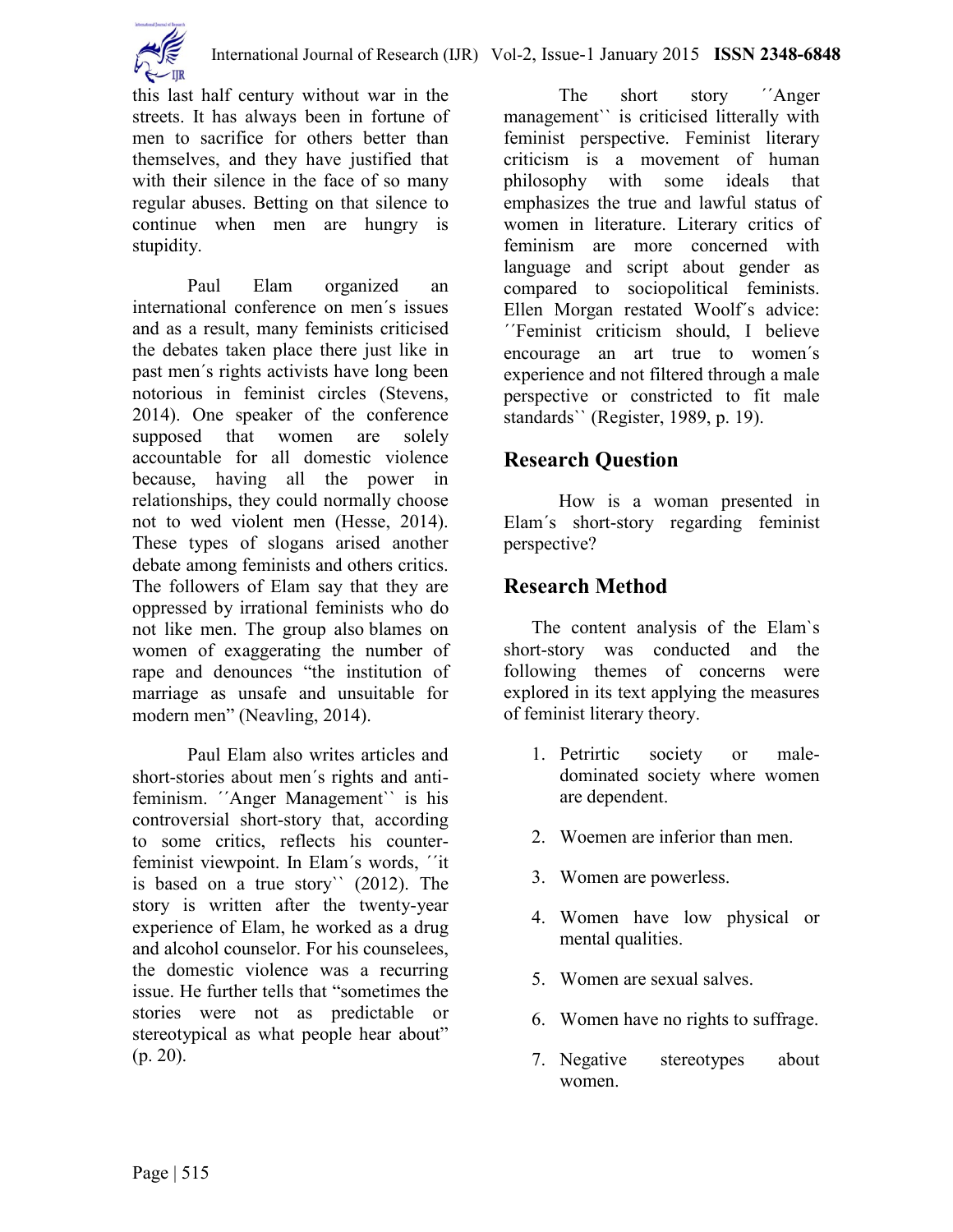

## **Theoretical Framework**

The present research is based on feminist literary theory. This theory explains a literary phenomenon with respect to a feminist perspective. Feminist literary theory is a wide ambrella under which many critics survive with some different understandings of literature about women. Among feminist theorists, an essence of woman is a common theme. Feminist literary criticism arised a theoretical issue with the birth of the new women's movement commenced in the early 1960s (Oppermann, 1994). By analyzing the roles of the women within the literature, it can be revealed that what kind of personal qualties the author ascribes to the women and what kind of role the women and men would have played in relation to each other, which adds an upper level of comprehension to any text (Wilcox, 2009).

Feminist critics want to change the great canon of Western literature because, they think, it was unilaterly men who composed those works and male critics who decided for their importance (Gardiner, p. 395). There are two different modes of feminist criticism. The first mode is studies the feminist as reader, and it presents feminist readings of texts which conceptualizes the images, and stereotypes of women in literature, the omissions and misconceptions about women in criticism, and women-as-sign in semiotic systems. The second mode of feminist criticism dessiminated by this approach is the study of women as writers and its subjects are the history, styles, themes, genres and structures of writing by women...(Showlter, 1981, pp. 182- 184).

The three main types of feminism are: a) Liberal feminism that asserts that women do not have the same freedom and

opportunities in society as men. b) Social feminism calims that women are oppressed due to the class system. c) Redical feminism focuses on sexual relationship between man and women and defined that men are the problem and women are the solution (Rachman, para.12-14). French, American and British literary theorists share some basic ideas of feminism. Showalter, a major representative of Anglo-American feminist literary theory, emphasizes two types of feminist criticism: the first one is the feminist critique, that offers feminist readings of male texts in which stereotypes of women in literature are inquired. In her opoint of view, this approach is restricted because it relies on male critical theory to be global. Therefore she adopts the secondary mode of feminist criticism, gynocriticism, that will build a female framework for the analysis of women´s literature and develop new models based on the study of female experience (Kostic, 2006, p. 72). Kristeva, a great symbol of French feminist literary theory, goes beyond gender differences; she is not female or male focused; according to her, feminist writing has nothing to do with the sex of the author, it is a character inscribed in the text itself that rises at points when the author is generally not in control of the meaning of the text (Ibid, 2006, p. 73).

While the problems of difference and diversity were significant both to the political policy of searching about the interactions of race, class and gender and to the deconstructive policy of postmodern feminist theory, they also evoked some doubt among feminist scholars about the viability of the feminist enterprise in general (Davis, 2008, p. 71). As one might fortell, every feminism has the recognition of the material conditions,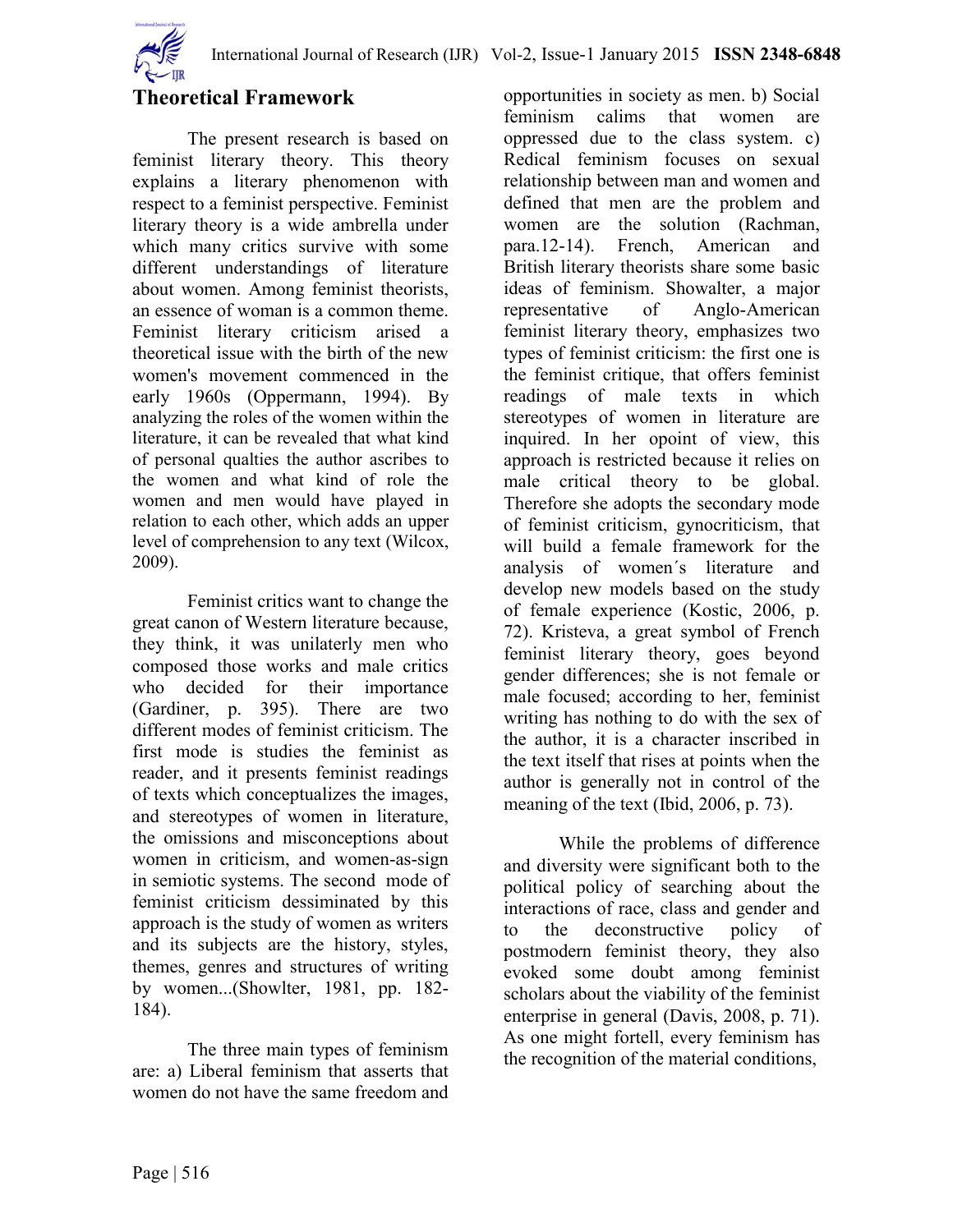

ideological presuppositions and sociopolitical structures of its place of birth. In the 21st century, feminist theorising in some countries of the globe has intertwined with study of sexuality, queer theories and trans activism. In other countries of the world, issues such as access to education, sanitation, and health care, prohibition of child marriage, divorce reform, and equitable land and inheritance rights remain the focus (Macleod, Marecek & Capdevila, 2014, p. 7).

## **Discussion**

In this short-story, Howard Franks is a main character who narrates his incident which led him to a jail. He tells about his domestic violence against his wife to a group set in a court. One of his audiences is a psychotherapist. Howard was a blameless person leading his life with peace and happiness untill six weeks earlier. He married a woman and two daughters were born with them. He was a successful businessman working with another partner. One day, his father, living far from them, died unexpectedly and Howard´s wife convinced him to go alone to attend his father´s funeral in Baltimore, a city. On the return, when he was coming back, he thought to buy some flowers in the way for his wife, Kate, as a present. When he checked his credit card and discussed the matter of no balance in it, with bank, he was informed that all his money is snached by his wife. When he reached his home, he found his home empty from every thing because his wife had taken all the precious things with her and went away with his business partner. The two kids were also stashed by her.

Howard headed towards the house of his business partner where his wife was living with him. Howard´s wife opened the door wearing a silk robe he gave her

at last Christmas. When he asked her about the reason of leaving his home permanantly, her reply was very insulting. She told him that he was a losser because he could not fulfill her needs from the day of the marriage. She further said that it is better for him to be far from his two daughters and any more contact with her or them would be through a lawyer. She also told him to kiss her for a last time as farewell. Consequently, Howard punched her face and broke her nose. After that, he was sent to a jail.

After doing try for weeks to conversate with his daughters, last week Howard was permitted to talk to his oldest, Lisa, on the telephone. It was a great pleasure for him to talk with Lisa on telephone. At once, he told her daughter that he missed her very much and could not wait to see her. As soon as he vowed about meeting with Lisa, she replied, ´´I can't see you till your better, Daddy. Mommy said you're sick.``

As a feminist literary critic, the researcher picked some selected passages of Elam`s short-story and analyzed them citically. There were many counterfeminist ideas found in it. For example, ´´I gave my wife so many beatings I couldn't even begin to count them. In here I learned where it was coming from. Power, man, and I am just flat addicted to it. It gave me a rush, a sick rush, to do what I did to her`` (Elam, p. 20). In this type of confesssion, the short-story writer tried to convince the readers about power and strenght of men. It indicates a maledominated society where Howard and his wife Kate were living. Howard justified his violence against his wife because he was powerful. ``But my credit card was declined. I called the bank and was informed that all my accounts were closed. All the money was gone``. "I went home and nobody was there. I found the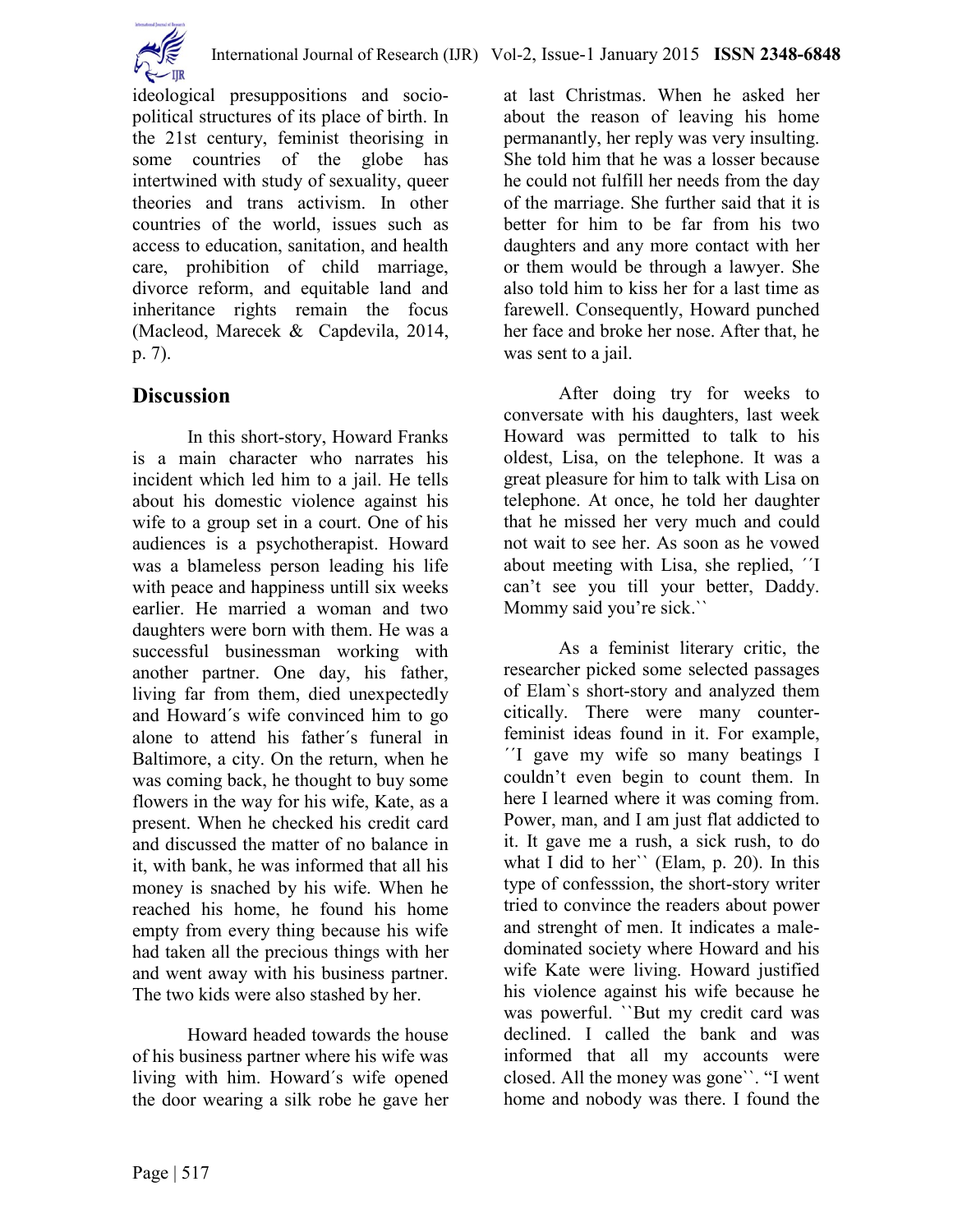International Journal of Research (IJR) Vol-2, Issue-1 January 2015 **ISSN 2348-6848**



kids with her mother. And she, she was..." "She was with my business partner. They had taken it all. The money, the business, all gone. Everything" (Elam, p. 21). In these sentences, the writer stereotyped a woman negatively as disloyal with her husband. She was so disloyal that she cleaned up every thing found in his home and ran away with his business partner.

´´She told me it was because I was a loser. She told me she was a woman with needs and that I never, from the day we were married, met them``...´´She told me that she would kiss me goodbye but she didn't think I'd like the taste of another man's cock on her lips`` (Elam, p. 21). In these dictions, a woman is presented as a sex slave who could not live without fulfillment of her sexual desires. In another place, Elam clearified, ´´I have ideas about women who spend evenings in bars hustling men for drinks, playing on their sexual desires …`` (Futrelle, 2014a). ´´I punched her in the face and broke her nose. I just stood there afterward, looking at her on the ground with her face full of blood. It was like I was watching a movie with the sound off`` ( Elam, p. 21). This passage shows the domestic violence exercised against women. ´´Are you saying she deserved to be battered, Howard? That she deserved a broken nose?`` ´´No, Ms. Pitts. I am saying she deserved the ass kicking of a lifetime.`` ''One of the men muttered "Fucking A right,"`` (Elam, p. 22). Again, the writer justified a domestic violence against women and exaggerated that they are deserved the ass kicking of a lifetime. The readers are expected to mutter "fucking A, right," along with the anonymous man in his listeners after Howard tells that his wife deserved more than a broken nose (Futrelle, 2014b).

´´I [Howard] was thinking the whole time that as bad as things were that I could live with it, that I could manage a way to move forward if I could just be with my children'' (Elam, p. 22). In these lines, the writer tried to tell his readers that Howard, as a man, had a great sense to rearrange his life and live again with Kate and her children but it was his wife who was solely responsible for all distructions taken place in their family. A negative role is ascribed to a female. Actullay, Elam wants to explain that a man is a real victum of dometic violence. Each year, October is celebrated as a domestic violence awareness month. According to Elam, ´´in the name of equality and fairness, I am proclaiming October to be Bash a Violent Bitch Month`` (Futrelle, 2014a). In short, it may be inferred from the story that on many occasions, the violence against women is justified, and in fact, the men are victims who are sentenced for their violence by spending some time in jail, by having to go to psychological treatment, and by restrictions on contact with their children (Futrelle, 2014b).

## **Conclusion**

In present short-story, Howard Franks, a man is a protagonist and his wife, Kate, a woman is an antogonist. In this way, Elam Pual epitomized misogyny at it's worst and masculism is emphasized unnecessarily. The tone of this short-story is anti-feminist because a woman is presented as powerless and sexual slave living in a male dominated society. A man is considered as a center of strenght, superior than woman and having a natural right to exercise domestic violence against woman. A woman is also stereotyped as disloyal with her husband. The writer has so sympathy for Howard, that throughout the story, he is supposed as victim and innocent person. Some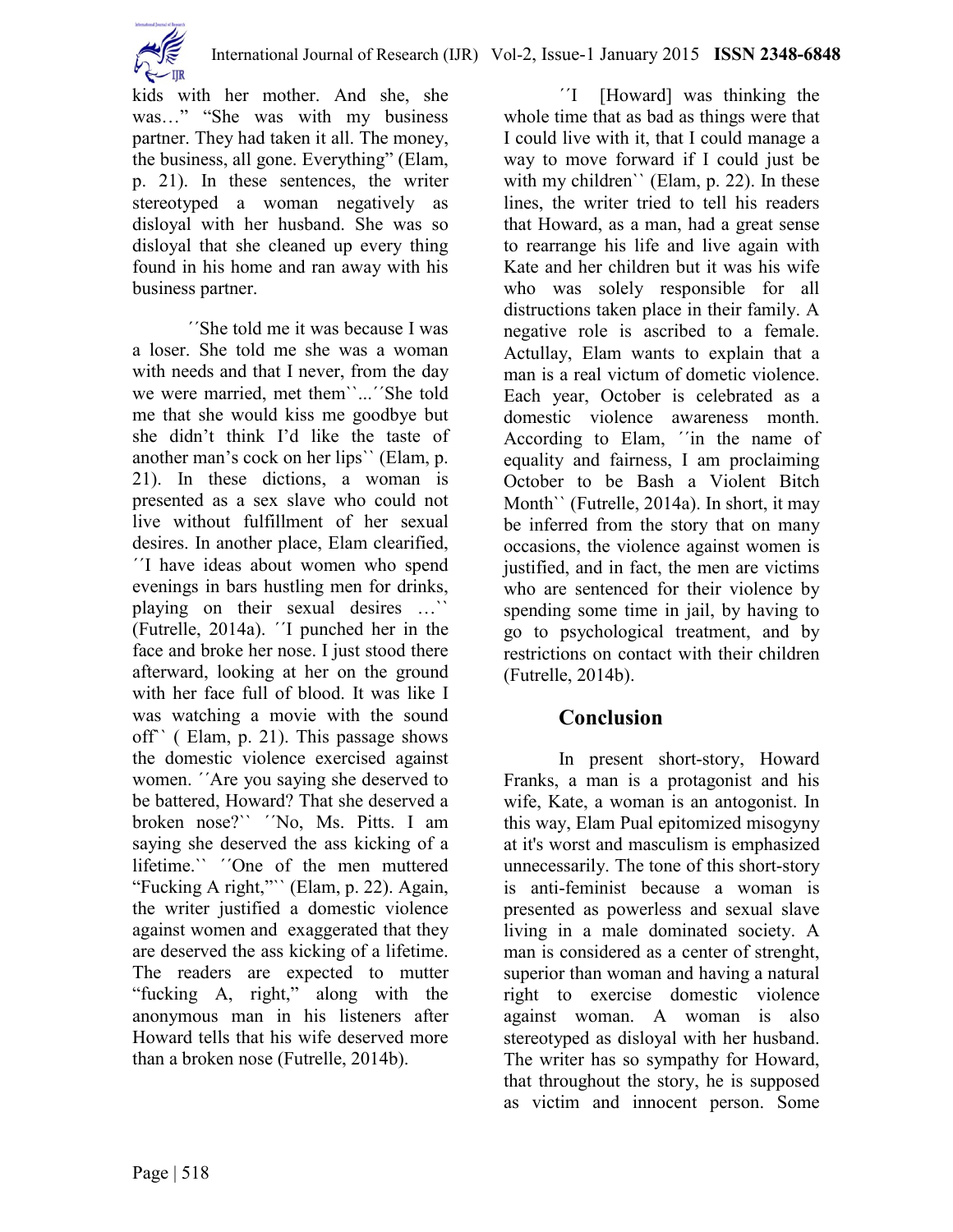

external statements of the writer also support his views about women presented in this short-story. Finally, it can be concluded that the author has antifeminist attitude that was clear from his fiction.

# **References**

- [1.]Davis, K. (2008). Intersectionality as Buzzword: A Sociology of Science Perspective on What Makes a Feminist Theory Successful. *Feminist Theory, 9, 1,*  67-85. doi: 10.1177/1464700108086364
- [2.]DiBranco, A. (2014). Men´s Rights Conference Host Says Women Who Drink & Dance Are ``Begging`` for Rape. Retrieved from [http://www.politicalresearch.org/t](http://www.politicalresearch.org/tag/paul-elam/) [ag/paul-elam/](http://www.politicalresearch.org/tag/paul-elam/)
- [3.]Elam, Paul (2010). How to Build a Man Bomb. Retrieved from [http://failuresforgodesses.blogspot](http://failuresforgodesses.blogspot.com.br/2010/05/sobering-article-by-paul-elam.html) [.com.br/2010/05/sobering-article](http://failuresforgodesses.blogspot.com.br/2010/05/sobering-article-by-paul-elam.html)[by-paul-elam.html](http://failuresforgodesses.blogspot.com.br/2010/05/sobering-article-by-paul-elam.html)
- [4.]Elam, Paul. (2012). Anger Management. Retrieved from [http://www.avoiceformen.com/me](http://www.avoiceformen.com/mens-rights/domestic-violence-industry/anger-management/) [ns-rights/domestic-violence](http://www.avoiceformen.com/mens-rights/domestic-violence-industry/anger-management/)[industry/anger-management/E](http://www.avoiceformen.com/mens-rights/domestic-violence-industry/anger-management/)lam, Paul. (n. d.). Anger Management. *The Oddville Press, 1, 2,* 20-22.
- [5.]Futrelle, D. (2014a). Paul Elam of A Voice for Men: In His Own Words. Retrieved on July 15, 2014 from [http://wehuntedthemammoth.com/](http://wehuntedthemammoth.com/2013/10/18/paul-elam-of-a-voice-for-men-in-his-own-words/) [2013/10/18/paul-elam-of-a-voice](http://wehuntedthemammoth.com/2013/10/18/paul-elam-of-a-voice-for-men-in-his-own-words/)[for-men-in-his-own-words/](http://wehuntedthemammoth.com/2013/10/18/paul-elam-of-a-voice-for-men-in-his-own-words/)
- [6.]Futrelle, D. (2014b). She deserved the ass-kicking of a lifetime: Paul

Elam of A Voice for Men justifies violence against women in a disturbing short story. Retrieved from

[http://wehuntedthemammoth.com/](http://wehuntedthemammoth.com/2014/05/19/she-deserved-the-ass-kicking-of-a-lifetime-paul-elam-of-a-voice-for-men-justifies-violence-against-women-in-a-disturbing-short-story/) [2014/05/19/she-deserved-the-ass](http://wehuntedthemammoth.com/2014/05/19/she-deserved-the-ass-kicking-of-a-lifetime-paul-elam-of-a-voice-for-men-justifies-violence-against-women-in-a-disturbing-short-story/)[kicking-of-a-lifetime-paul-elam](http://wehuntedthemammoth.com/2014/05/19/she-deserved-the-ass-kicking-of-a-lifetime-paul-elam-of-a-voice-for-men-justifies-violence-against-women-in-a-disturbing-short-story/)[of-a-voice-for-men-justifies](http://wehuntedthemammoth.com/2014/05/19/she-deserved-the-ass-kicking-of-a-lifetime-paul-elam-of-a-voice-for-men-justifies-violence-against-women-in-a-disturbing-short-story/)[violence-against-women-in-a](http://wehuntedthemammoth.com/2014/05/19/she-deserved-the-ass-kicking-of-a-lifetime-paul-elam-of-a-voice-for-men-justifies-violence-against-women-in-a-disturbing-short-story/)[disturbing-short-story/](http://wehuntedthemammoth.com/2014/05/19/she-deserved-the-ass-kicking-of-a-lifetime-paul-elam-of-a-voice-for-men-justifies-violence-against-women-in-a-disturbing-short-story/)

- [7.]Gardiner, A. B. (n. d.). Feminist Literary Criticism: From Anti-Patriarchy to the Celebration of Decadence. *Modern Age, 49, 4,*  393-399. Hesse, M. (2014). Men's rights activists, gathering to discuss all the ways society has done them wrong. Retrieved from [http://www.washingtonpost.com/li](http://www.washingtonpost.com/lifestyle/style/mens-rights-activists-gathering-to-discuss-all-the-ways-society-has-done-them-wrong/2014/06/30/a9310d96-005f-11e4-8fd0-3a663dfa68ac_story.html) [festyle/style/mens-rights-activists](http://www.washingtonpost.com/lifestyle/style/mens-rights-activists-gathering-to-discuss-all-the-ways-society-has-done-them-wrong/2014/06/30/a9310d96-005f-11e4-8fd0-3a663dfa68ac_story.html)[gathering-to-discuss-all-the-ways](http://www.washingtonpost.com/lifestyle/style/mens-rights-activists-gathering-to-discuss-all-the-ways-society-has-done-them-wrong/2014/06/30/a9310d96-005f-11e4-8fd0-3a663dfa68ac_story.html)[society-has-done-them](http://www.washingtonpost.com/lifestyle/style/mens-rights-activists-gathering-to-discuss-all-the-ways-society-has-done-them-wrong/2014/06/30/a9310d96-005f-11e4-8fd0-3a663dfa68ac_story.html)[wrong/2014/06/30/a9310d96-](http://www.washingtonpost.com/lifestyle/style/mens-rights-activists-gathering-to-discuss-all-the-ways-society-has-done-them-wrong/2014/06/30/a9310d96-005f-11e4-8fd0-3a663dfa68ac_story.html) [005f-11e4-8fd0-](http://www.washingtonpost.com/lifestyle/style/mens-rights-activists-gathering-to-discuss-all-the-ways-society-has-done-them-wrong/2014/06/30/a9310d96-005f-11e4-8fd0-3a663dfa68ac_story.html) [3a663dfa68ac\\_story.html](http://www.washingtonpost.com/lifestyle/style/mens-rights-activists-gathering-to-discuss-all-the-ways-society-has-done-them-wrong/2014/06/30/a9310d96-005f-11e4-8fd0-3a663dfa68ac_story.html)
- [8.]Kate, Abbey-Lambertz. (2014). Controversial Men's Rights Conference Sparks Backlash. Retrieved from [http://www.huffingtonpost.com/2](http://www.huffingtonpost.com/2014/05/29/mens-rights-conference_n_5405300.html) [014/05/29/mens-rights](http://www.huffingtonpost.com/2014/05/29/mens-rights-conference_n_5405300.html)[conference\\_n\\_5405300.html](http://www.huffingtonpost.com/2014/05/29/mens-rights-conference_n_5405300.html)
- [9.]Kostic, M. (2006). Feminist Theory and Practice in the Poetry of Adrienne Rich. *Linguistics and Literature, 4, 1,* 71-84.
- [10.] Macleod, C. Marecek, J. & Capdevila, R. (2014). Feminism and Psychology Going Farward. *Feminism & Psychology, 24, 1,* 3- 17. doi: 10.1177/0959353513515308